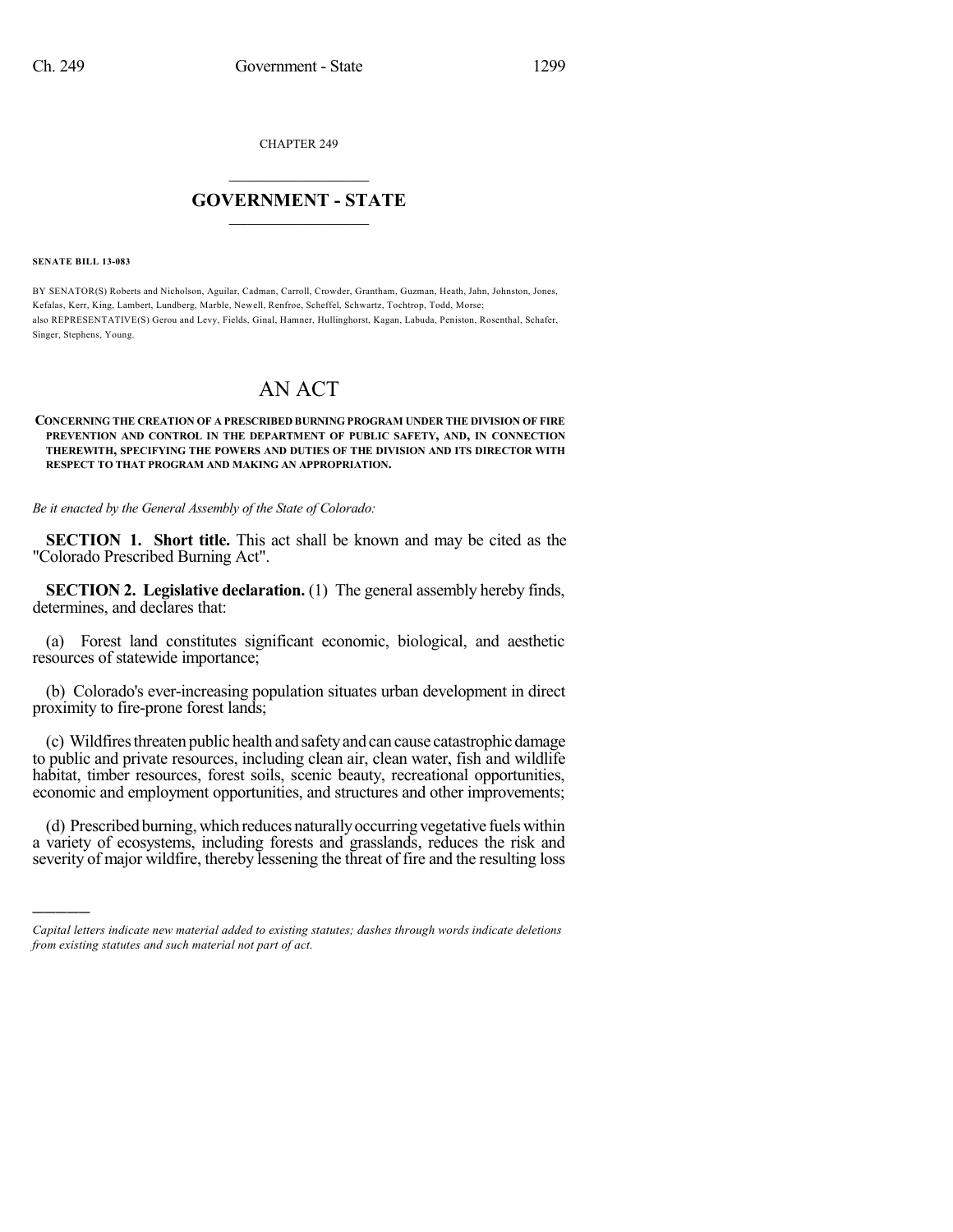of life and property in those areas, including as follows:

(I) When applied to forest lands, prescribed burning serves to reduce hazardous accumulations of fuels, prepare sites for both natural and artificial forest regeneration, improve wildlife habitat, control insects and disease, and perpetuate fire-dependent ecosystems;

(II) When prescribed burning is used tomanage fuelsin wildland-urban interface areas, itsubstantiallyreducesthe threat of damagingwildfire in urban communities; and

(III) Prescribed burning promotes resource enhancement when used on private as well as local, state, and federally owned public use lands such as parks, forests, and wildlife refuges; and

(e) Therefore, prescribed burning is a resource protection and land management tool that benefits the safety of the public, Colorado's forest-related resources, the environment, and the economy of the state.

(2) The general assembly further finds and declares that, as Colorado's population continues to grow, a variety of competing interests have placed limitations on prescribed burn activity, thus reducing the aforementioned benefits to the state and its citizens.

(3) The general assembly therefore:

(a) Acknowledges the natural role of fire in forests and other ecosystems, and finds and declares it is in the public interest to use fire as a management tool, under controlled conditions, to reduce the threat of wildfires by maintaining healthy forests and reducing high risk levels of vegetative fuel;

(b) Finds that it is in the public interest to establish and maintain a complete, cooperative, and coordinated wildfire protection and suppression program for the state; and

(c) Declares that the purpose of this act is to authorize and promote the safe, effective, and appropriate use of prescribed burning for community protection, forest health, and environmental and wildlife management purposes, while ensuring that best efforts are undertaken with respect to precautionary measures to assist in confining the fires to a predetermined area.

**SECTION 3.** In Colorado Revised Statutes, 24-33.5-1201, **amend** (1) (a) as follows:

**24-33.5-1201. Division of fire prevention and control - creation - public school construction and inspection section - health facility construction and inspection section -legislative declaration.**(1)(a) There is hereby created within the department the division of fire prevention and control. referred to in this part 12 as the "division". The head of the division is the director of the division of fire prevention and control. referred to in this part 12 as the "director". The executive director shall appoint the director pursuant to section 13 of article XII of the state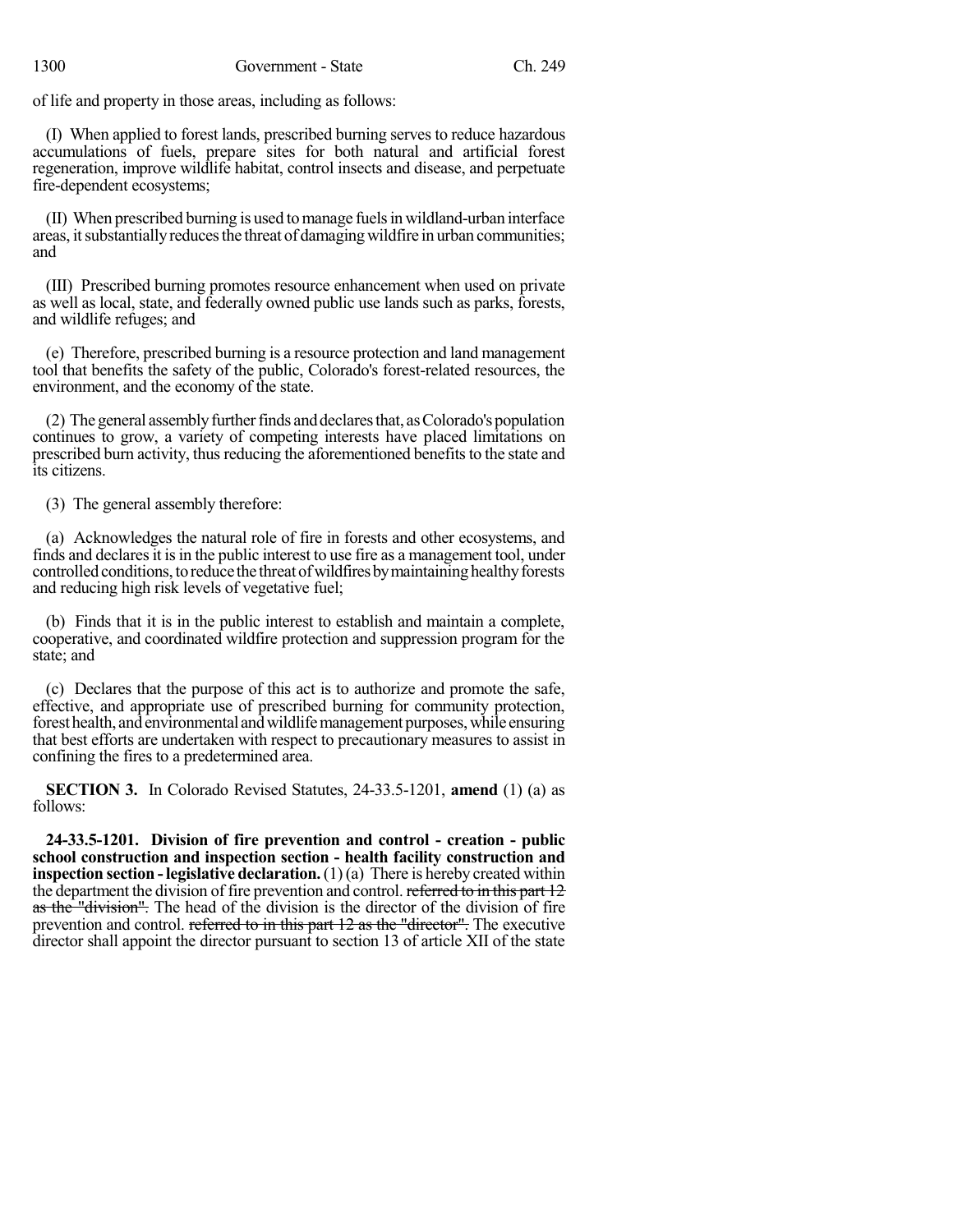constitution. The executive director shall appoint Only those persons meeting the qualifications described in paragraph (b) of this subsection  $(1)$  ARE ELIGIBLE FOR APPOINTMENT.

**SECTION 4.** In Colorado Revised Statutes, 24-33.5-1202, **amend** (3.3), (3.4), (3.5), (3.7), and (8); and **add** (3.1), (3.2), (3.6), (3.8), (3.9), (8.3), and (8.4) as follows:

**24-33.5-1202. Definitions.** As used in this part 12, unless the context otherwise requires:

(3.1) "CERTIFIED PRESCRIBED BURN MANAGER" MEANS AN INDIVIDUAL WHO SUCCESSFULLY COMPLETES THE DIVISION'S CERTIFIED BURNER TRAINING AND CERTIFICATION PROGRAM AND POSSESSES A VALID CERTIFICATION NUMBER.

(3.2) "CIGARETTE"MEANS ANY ROLL FOR SMOKING, WHETHER MADE WHOLLY OR PARTLY OF TOBACCO OR ANY OTHER SUBSTANCE, IRRESPECTIVE OF SIZE OR SHAPE, AND WHETHER OR NOT SUCH TOBACCO OR SUBSTANCE IS FLAVORED, ADULTERATED, OR MIXED WITH ANY OTHER INGREDIENT,THE WRAPPER OR COVER OF WHICH IS MADE OF PAPER OR ANY OTHER SUBSTANCE OR MATERIAL EXCEPT TOBACCO.

(3.3) "Cigarette" means any roll for smoking, whether made wholly or partly of tobacco or any other substance, irrespective of size or shape, and whether or not such tobacco or substance is flavored, adulterated, or mixed with any other ingredient, the wrapper or cover of which is made of paper or any other substance or material except tobacco. "CONTROLLED AGRICULTURAL BURN" MEANS A TECHNIQUE USED IN FARMING OR LIVESTOCK PRODUCTION ON A PARCEL OF LAND THAT MEETS THE DEFINITION OF AGRICULTURAL LAND, AS THAT TERM IS DEFINED IN SECTION 39-1-102 (1.6) (a), C.R.S., TO CLEAR THE LAND OF ANY EXISTING NATIVE VEGETATION OR CROP RESIDUE OR KILL WEEDS AND WEED SEEDS.

(3.4) "Cross-connection control device" means an installation, device, or assembly located between the water supply and fire suppression piping to prevent the undesirable reversal in the flow of water from a real or potential source of contamination back to the potable water supply. A cross-connection control device is also referred to as a back flow preventer "CONTROLLED DITCH BURN" MEANS A TECHNIQUE USING FIRE TO CLEAR AND REMOVE VEGETATION, DEBRIS, OR OTHER MATERIAL FROM DITCHES, CANALS, AND OTHER WATER TRANSPORTATION STRUCTURES, INCLUDING BANKS AND ACCESS ROADS.

(3.5) "Emergency fire fund" means the emergency fire fund created in section 24-33.5-1220 that was first established in 1967 with voluntary contributions from counties and the Denver water board; administered by a nine-person committee composed of county commissioners, sheriffs, fire chiefs, and the director; and used for the purpose of paying costs incurred as a result of controlling a wildfire by any of parties contributing moneys to the fund, in accordance with the intergovernmental agreement for participation in the Colorado emergency fire fund "CROSS-CONNECTION CONTROL DEVICE" MEANS AN INSTALLATION, DEVICE, OR ASSEMBLY LOCATED BETWEEN THE WATER SUPPLY AND FIRE SUPPRESSION PIPING TO PREVENT THE UNDESIRABLE REVERSAL IN THE FLOW OF WATER FROM A REAL OR POTENTIAL SOURCE OF CONTAMINATION BACK TO THE POTABLE WATER SUPPLY. A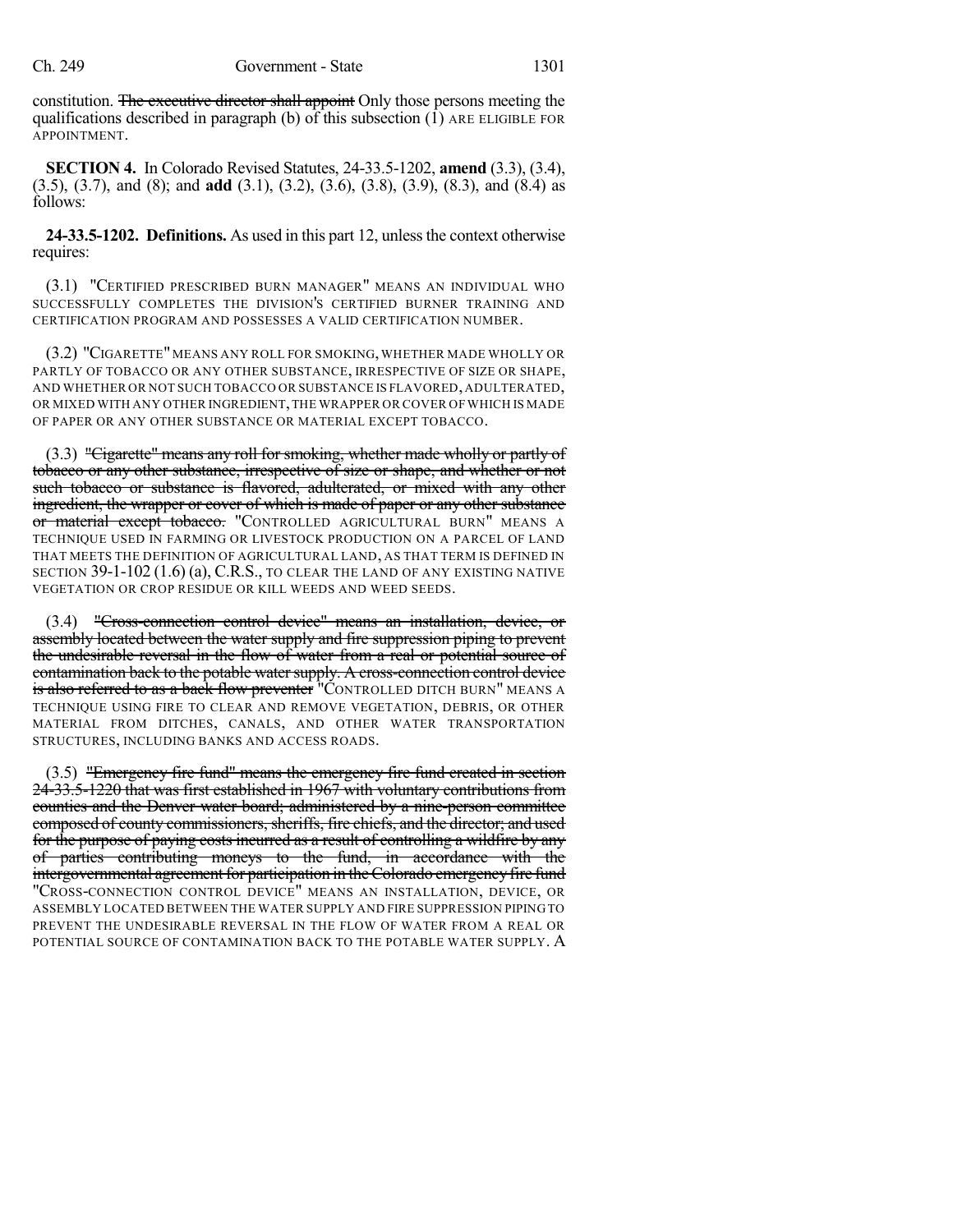CROSS-CONNECTION CONTROL DEVICE IS ALSO REFERRED TO AS A BACK FLOW PREVENTER.

(3.6) "DIRECTOR" MEANS THE DIRECTOR OF THE DIVISION.

(3.7) "Fire department"meansthe duly authorized fire protection organization of a town, city, county, or city and county, a fire protection district, or a metropolitan district or county improvement district that provides fire protection "DIVISION" MEANS THE DIVISION OF FIRE PREVENTION AND CONTROL IN THE DEPARTMENT OF PUBLIC SAFETY CREATED IN THIS ARTICLE.

(3.8) "EMERGENCY FIRE FUND" MEANS THE EMERGENCY FIRE FUND CREATED IN SECTION 24-33.5-1220 THAT WAS FIRST ESTABLISHED IN 1967 WITH VOLUNTARY CONTRIBUTIONS FROM COUNTIES AND THE DENVER WATER BOARD; ADMINISTERED BY A NINE-PERSON COMMITTEE COMPOSED OF COUNTY COMMISSIONERS, SHERIFFS, FIRE CHIEFS, AND THE DIRECTOR; AND USED FOR THE PURPOSE OF PAYING COSTS INCURRED AS A RESULT OF CONTROLLING A WILDFIRE BY ANY OF THE PARTIES CONTRIBUTING MONEYS TO THE FUND, IN ACCORDANCE WITH THE INTERGOVERNMENTAL AGREEMENT FOR PARTICIPATION IN THE EMERGENCY FIRE FUND.

(3.9) "FIRE DEPARTMENT" MEANS THE DULY AUTHORIZED FIRE PROTECTION ORGANIZATION OF A TOWN, CITY, COUNTY, OR CITY AND COUNTY, A FIRE PROTECTION DISTRICT, OR A METROPOLITAN DISTRICT OR COUNTY IMPROVEMENT DISTRICT THAT PROVIDES FIRE PROTECTION.

(8) "Principal" means an individual having a position of responsibility in any entity acting as a fire suppression contractor, including but not limited to any manager, director, officer, partner, owner, or shareholder owning ten percent or more of the stocks of any such entity "MASTICATED FUELS" MEANS FUELS, SUCH AS BRUSH,SMALL-DIAMETER TREES,AND SLASH,THAT HAVE BEEN GROUND OR CHEWED INTO SMALL PIECES OF WOODY MATERIAL THROUGH A MECHANICAL WILDLAND FUELS TREATMENT PROCESS, AND GENERALLY LEFT TO CARPET THE GROUND.

(8.3) "PRESCRIBED BURNING" MEANS THE APPLICATION OF FIRE, IN ACCORDANCE WITH A WRITTEN PRESCRIPTION FOR VEGETATIVE FUELS, UNDER SPECIFIED ENVIRONMENTAL CONDITIONS WHILE FOLLOWING APPROPRIATE PRECAUTIONARY MEASURES THAT ENSURE PUBLIC SAFETY AND THAT IS CONFINED TO A PREDETERMINED AREA TO ACCOMPLISH PUBLIC SAFETY OR LAND MANAGEMENT OBJECTIVES. THE TERM EXCLUDES CONTROLLED AGRICULTURAL BURNS AND CONTROLLED DITCH BURNS.

(8.4) "PRINCIPAL"MEANS AN INDIVIDUAL HAVING A POSITION OF RESPONSIBILITY IN ANY ENTITY ACTING AS A FIRE SUPPRESSION CONTRACTOR, INCLUDING ANY MANAGER, DIRECTOR, OFFICER, PARTNER, OWNER, OR SHAREHOLDER OWNING TEN PERCENT OR MORE OF THE STOCKS OF ANY SUCH ENTITY.

**SECTION 5.** In Colorado Revised Statutes, 24-33.5-1203, **add**(1)(t) as follows:

**24-33.5-1203. Duties of division.** (1) The division shall perform the following duties: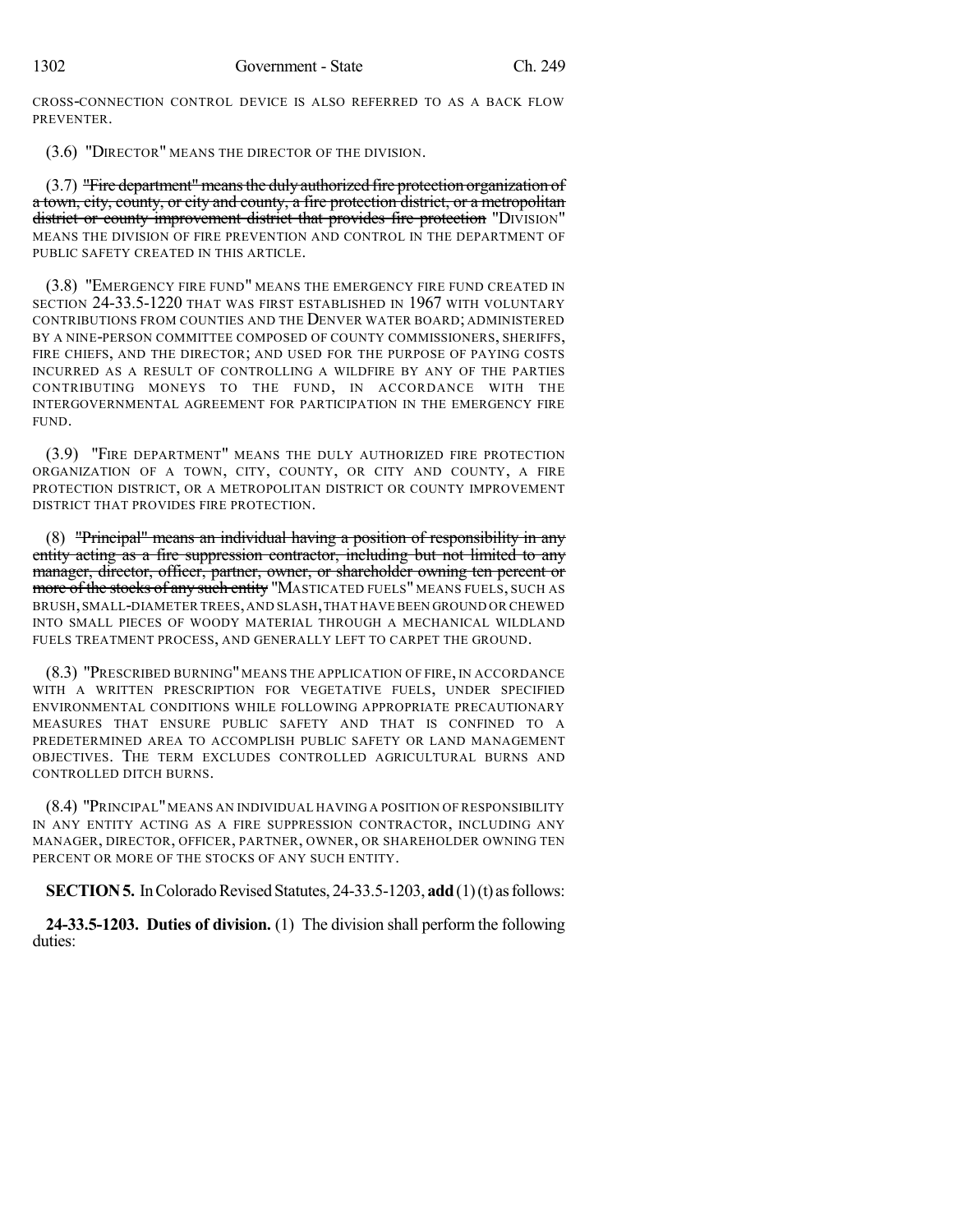### Ch. 249 Government - State 1303

(t) IMPLEMENT A PRESCRIBED BURNING PROGRAM, INCLUDING CONDUCTING PRESCRIBED BURNING ON ANY AREA IN THE STATE PURSUANT TO SECTION 24-33.5-1217.THE DIVISION SHALLCONDUCT SUCH PRESCRIBED BURNINGPROGRAM IN COOPERATION WITH LOCAL, STATE, OR FEDERAL AGENCIES, PRIVATE PERSONS, OR CONCERNS.

**SECTION 6.** In Colorado Revised Statutes, 24-33.5-1217, **amend** (2) introductory portion, (2) (e), (3), and (4); and **add** (5), (6), (7), (8), (9), (10), and (11) as follows:

**24-33.5-1217. Prescribed burning program - training and certification of prescribed burn managers - rules - fees.** (2) The TRAINING AND CERTIFICATION standards adopted under this section shall:

(e) Establish training standards for certified burners AND UTILIZE ALL MEANS AVAILABLE TO MAKE THE CERTIFIED BURNER TRAINING AS ACCESSIBLE AS POSSIBLE; and

 $(3)$  (a) Nothing in this section requires EXCEPT AS OTHERWISE PROVIDED IN THIS SECTION, ON AND AFTER DECEMBER 1, 2013, a user of prescribed fire to MUST be ATTENDED BY A PERSON certified by the division PURSUANT TO THIS SECTION AND RULES PROMULGATED THERETO OR OTHERWISE AUTHORIZED UNDER SECTION 24-33.5-1217.5 (1) (c).

(b) (I) NOTHING IN THIS SECTION REQUIRES A PRIVATE LANDOWNER TO BE CERTIFIED BY THE DIVISION AS A PRESCRIBED BURN MANAGER OR QUALIFIED BY NATIONAL WILDFIRE COORDINATING GROUP STANDARDS AS A PRESCRIBED BURN BOSS TO CONDUCT PRESCRIBED FIRE ON THEIR OWN PROPERTY.

(II) A PRIVATE LANDOWNER OR THE LANDOWNER'S DESIGNEE WHO IS CERTIFIED BY THE DIVISION AS A PRESCRIBED BURN MANAGER OR QUALIFIED BY NATIONAL WILDFIRE COORDINATING GROUP STANDARDS AS A PRESCRIBED BURN BOSS IS NOT LIABLE FOR ANY CIVIL DAMAGES FOR ACTS OR OMISSIONS MADE IN GOOD FAITH RESULTING IN DAMAGE OR INJURY CAUSED BY FIRE OR SMOKE RESULTING FROM PRESCRIBED BURNS THEY CONDUCT ON THEIR OWN PROPERTY AND IN COMPLIANCE WITH APPLICABLE STATE LAWS AND LOCAL ORDINANCES, UNLESS SUCH PRIVATE LANDOWNER'S OR DESIGNEE'S ACTS OR OMISSIONS ARE GROSSLY NEGLIGENT OR WILLFUL AND WANTON.

(III) NOTHING IN THIS SECTION EXEMPTS PRIVATE LANDOWNERS FROM COMPLYING WITH ANY OTHER APPLICABLE LOCAL, STATE, OR FEDERAL REQUIREMENTS PERTAINING TO OPEN BURNING.

(4) As used in this section, unless the context otherwise requires: THE DIRECTOR, BY RULE, MAY ESTABLISH A FEE AT AN AMOUNT NOT TO EXCEED THE AMOUNT REQUIRED TO RECOVER ALL DIRECT COSTS THAT THE DIVISION INCURS IN PROVIDING TRAINING TO AND PROCESSING APPLICATIONS FOR PERSONS SEEKING CERTIFICATION AS CERTIFIED PRESCRIBED BURN MANAGERS PURSUANT TO THIS SECTION.ANY FEES SO COLLECTED SHALL BE DEPOSITED INTO THE FIREFIGHTER, FIRST RESPONDER, HAZARDOUS MATERIALS RESPONDER, AND PRESCRIBED FIRE TRAINING AND CERTIFICATION FUND CREATED IN SECTION 24-33.5-1207.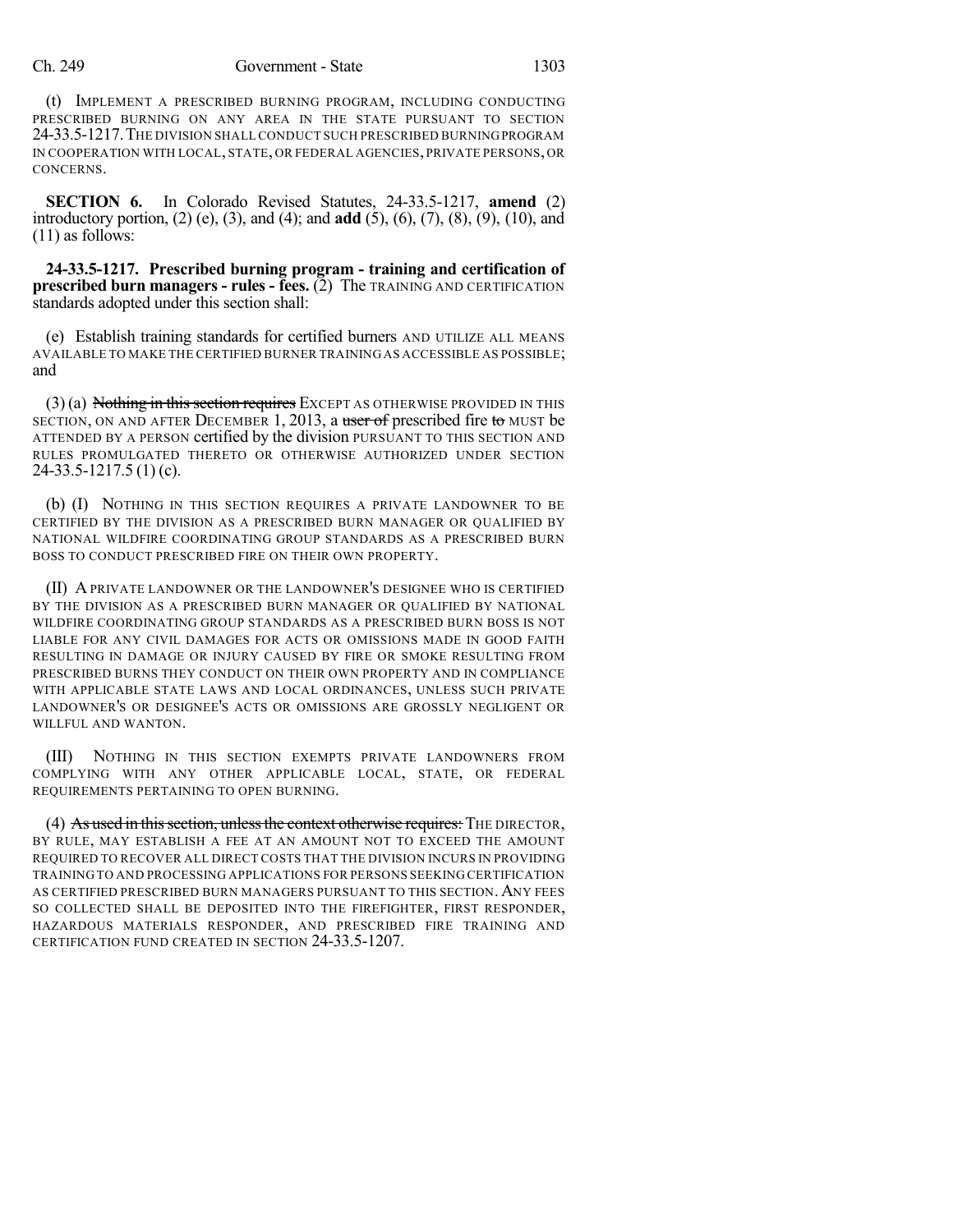(a) "Controlled agricultural burn" means a technique used in farming to clear the land of any existing crop residue, kill weeds and weed seeds, or reduce fuel buildup and decrease the likelihood of a future fire.

(b) "Natural ignition fires" mean wildland fires that are ignited by lightning or some other natural source.

(c) "Prescribed burning" means the application of fire, in accordance with a written prescription for vegetative fuels, under specified environmental conditions while following appropriate precautionary measures that ensures public safety and that the fire is confined to a predetermined area to accomplish planned fire or land management objectives. The term excludes controlled agricultural burns.

(5) (a) THE DIRECTOR, IN CONSULTATION WITH THE COLORADO STATE FOREST SERVICE AS DESCRIBED IN PART 3 OF ARTICLE 31 OF TITLE 23, C.R.S., AND IN ACCORDANCE WITH ARTICLE 4 OF THIS TITLE:

(I) MAY ADOPT ANY SUCH RULES AS THE DIRECTOR DEEMS NECESSARY TO ADMINISTER THE PRESCRIBED BURNING PROGRAM WITHIN THE DIVISION; AND

(II) SHALL ADOPT RULES AND STANDARDS:

(A) PERTAINING TO THE TRAINING AND CERTIFICATION OF PRESCRIBED BURN MANAGERS, INCLUDING TRAINING COMPONENTS; APPLICATION PROCESSES; QUALIFICATION FOR AND TERMS AND DURATIONS OF CERTIFICATION; TYPES OF CERTIFICATION, IF APPLICABLE; GROUNDS AND PROCESSES FOR RENEWAL, SUSPENSION,AND REVOCATION OF CERTIFICATIONS;AND TRAINING,CERTIFICATION, AND RENEWAL FEES; AND

(B) FOR THE USE OF PRESCRIBED BURNING OCCURRING ON STATE LANDS OR CONDUCTED BY STATE AGENCIES ON PRIVATE LANDS, PURSUANT TO SECTION 24-33.5-1217.5.

(b) THE RULES AND STANDARDS PROMULGATED PURSUANT TO SUB-SUBPARAGRAPH (B) OF SUBPARAGRAPH (II) OF PARAGRAPH (a) OF THIS SUBSECTION (5) CONSTITUTE THE MINIMUM STANDARDS FOR ALL PRESCRIBED BURNING CONDUCTED IN THE STATE,EXCEPT FOR PRESCRIBED BURNING CONDUCTED BY AN AGENCY OF THE FEDERAL GOVERNMENT. TO BE EXEMPT FROM THESE STANDARDS, OTHER USERS OF PRESCRIBED FIRE, INCLUDING LOCAL GOVERNMENTS AND NONGOVERNMENTAL ORGANIZATIONS MUST ADOPT OR HAVE ALREADY ADOPTED GUIDELINES OR STANDARDS THAT ARE IN SUBSTANTIAL COMPLIANCE WITH THE INTENT OF SECTION 24-33.5-1217.5 FOR PRESCRIBED BURNING UNDER THEIR CONTROL.

(6) (a) SUBJECT TO THE PROVISIONS OF PARAGRAPH  $(c)$  OF THIS SUBSECTION  $(6)$ , THE DIRECTOR MAY ENTER INTO AN AGREEMENT WITH AN OWNER OR OTHER PERSON HAVING LEGAL CONTROL OF PROPERTY, INCLUDING A PUBLIC AGENCY WITH REGULATORY OR NATURAL RESOURCE MANAGEMENT AUTHORITY OVER ANY SUCH PROPERTY, FOR THE USE OF PRESCRIBED BURNING CONSISTENT WITH THIS ARTICLE TO PREVENT HIGH-INTENSITY WILDLAND FIRES BY REDUCING THE VOLUME AND CONTINUITY OF WILDLAND FUELS OR TO ACHIEVE OTHER GOALS, INCLUDING FOREST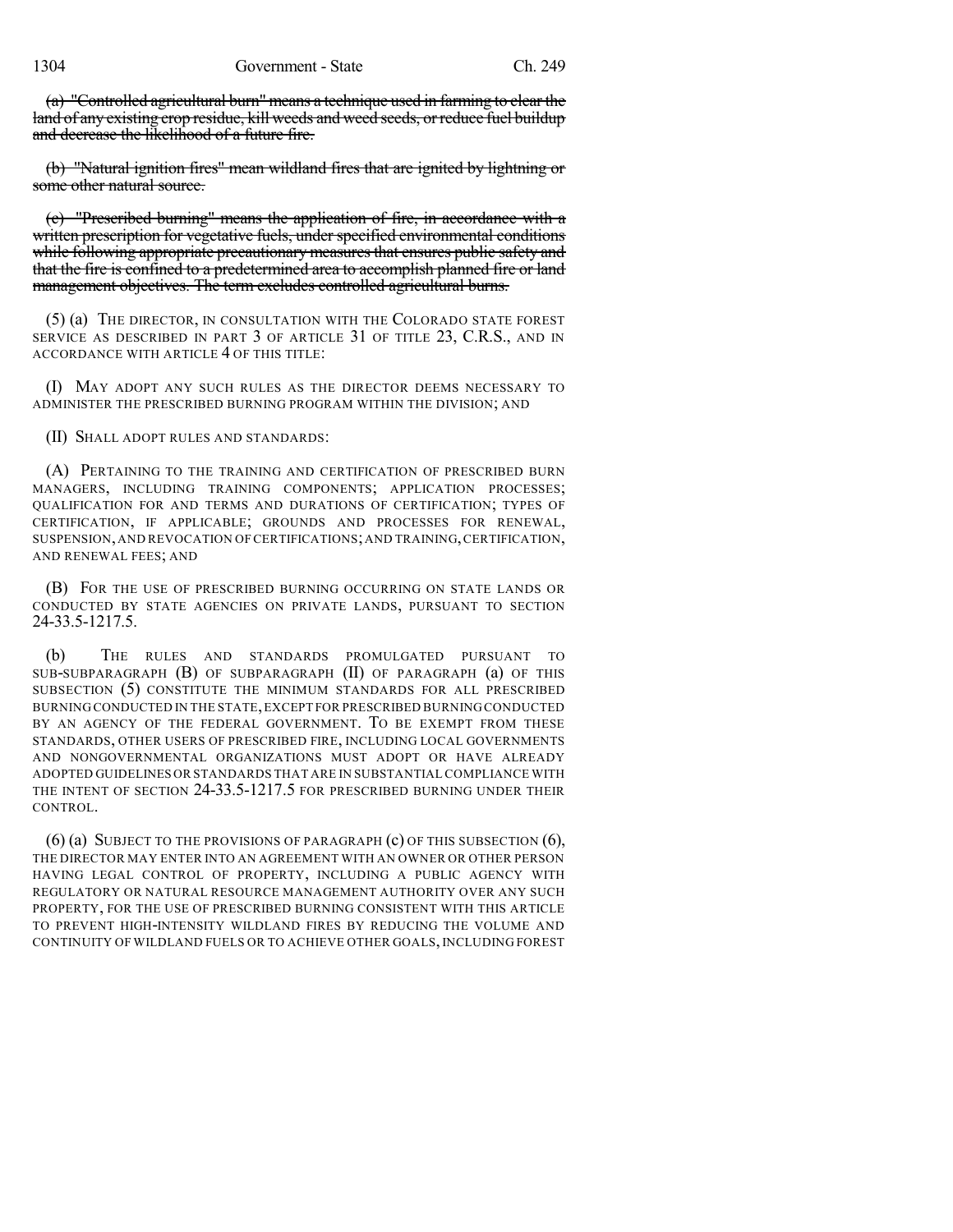IMPROVEMENT, CONSISTENT WITH THIS ARTICLE.

(b) THE DIRECTOR SHALL NOT ENTER INTO AN AGREEMENT FOR PRESCRIBED BURNING PURSUANT TO PARAGRAPH (a) OF THIS SUBSECTION (6) UNLESS THE DIRECTOR FIRST DETERMINES THAT THE PROPERTY OWNER OR OTHER PERSON HAVING LEGAL CONTROL OF THE PROPERTY HAS BOTH EVALUATED ALL ALTERNATIVES TO PRESCRIBED BURNING AND CONCLUDED THAT PRESCRIBED BURNING IS AN APPROPRIATE HAZARDOUS FUEL REDUCTION METHOD FOR THE PROPERTY.

(c) NOTHING IN THIS SECTION COMPELS ANY PERSON TO ENTER INTO AN AGREEMENT WITH THE DIRECTOR.

(d) (I) WHERE AN AGENCY OF THE FEDERAL GOVERNMENT ASSUMES PRIMARY RESPONSIBILITY FOR CONDUCTING A PRESCRIBED BURN IN THE STATE, NEITHER THE AGENCY NOR ANY OTHER AGENCY OF THE FEDERAL GOVERNMENT IS REQUIRED TO COMPLY WITH THE RULES AND STANDARDS PROMULGATED PURSUANT TO SUB-SUBPARAGRAPH (B) OF SUBPARAGRAPH (II) OF PARAGRAPH (a) OF SUBSECTION (5) OF THIS SECTION.

(II) IF THE DIRECTOR HAS ENTERED INTO AN AGREEMENT WITH AN AGENCY OF THE FEDERAL GOVERNMENT AS OF THE EFFECTIVE DATE OF THIS SECTION OF THE TYPE DESCRIBED IN PARAGRAPH  $(a)$  of this subsection  $(6)$ , nothing in this section SHALL BE CONSTRUED TO REQUIRE A NEW AGREEMENT OR MODIFICATION OF AN EXISTING AGREEMENT.

(7)(a) THE DIVISION SHALL COOPERATE WITH AND PROVIDE ADVISORY SERVICES TO ANY PERSON DESIRING TO USE PRESCRIBED BURNING, THE OBJECTIVE OF WHICH IS THE PREVENTION OF HIGH-INTENSITY WILDLAND FIRES, WATERSHED MANAGEMENT, VEGETATION MANAGEMENT, FOREST IMPROVEMENT, WILDLIFE HABITAT IMPROVEMENT, OR ANY OTHER OBJECTIVE THAT IS DEEMED TO BE IN THE PUBLIC INTEREST, OR ANY COMBINATION OF SUCH OBJECTIVES.

(b) THE DIVISION SHALL PROVIDE INFORMATION AND TECHNICAL ASSISTANCE TO UNITS OF LOCAL GOVERNMENT, UPON REQUEST FROM THE LOCAL GOVERNMENT, CONCERNING PRESCRIBED BURNING.

(c) THE DIVISION MAY PROVIDE STANDBY FIRE PROTECTION TO ANY PERSON USING PRESCRIBED BURNING IN A MANNER DEEMED TO BE IN THE PUBLIC INTEREST,TO SUCH EXTENT AS PERSONNEL,FIRE CREWS,AND FIREFIGHTING EQUIPMENT ARE REQUESTED AND AVAILABLE.

(8) THE DIVISION SHALL, SUBJECT TO SUFFICIENT FUNDING, INSTITUTE A PUBLIC INFORMATION CAMPAIGN TO PROMOTE TO THE GENERAL PUBLIC THE BENEFITS OF PRESCRIBED BURNING.

(9) NOTHING IN THIS ARTICLE GRANTS THE DIVISION AUTHORITY OVER ANY HAZARDOUS FUEL REDUCTION OTHER THAN PRESCRIBED BURNING.FOREST HEALTH, FOREST IMPROVEMENT, VEGETATION AND WATERSHED MANAGEMENT, AND HAZARDOUS FUEL REDUCTION OTHER THAN PRESCRIBED BURNING REMAIN RESPONSIBILITIES VESTED IN THE STATE FOREST SERVICE.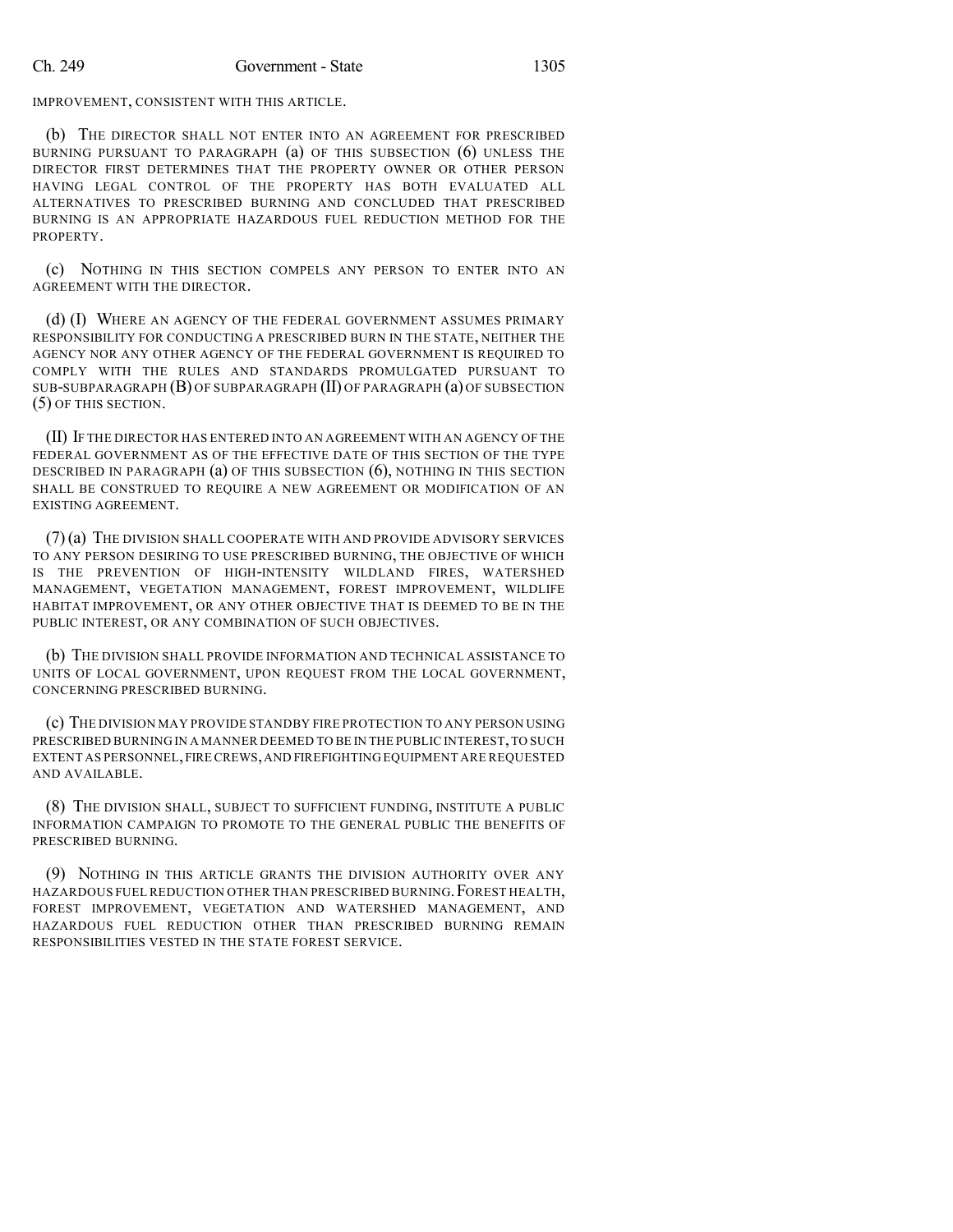(10) NOTWITHSTANDING ANY OTHER PROVISION OF LAW:

(a) IN PERFORMING THE DUTIES ASSIGNED TO HIM OR HER UNDER SUBSECTIONS (5) AND (6) OF THIS SECTION, THE DIRECTOR SHALL CONSULT WITH THE COLORADO STATE FOREST SERVICE AS DESCRIBED IN PART 3 OF ARTICLE 31 OF TITLE 23, C.R.S.

(b) THE PRESCRIBED BURNINGSTANDARDS ADOPTED BY THE DIRECTOR PURSUANT TO SUB-SUBPARAGRAPH (B) OF SUBPARAGRAPH (II) OF PARAGRAPH (a) OF SUBSECTION (5) OF THIS SECTION SHALL BE CONSISTENT WITH EXISTING LAWS AND PROCESSES THAT BAN, REGULATE, OR HAVE DEVELOPED RECOMMENDATIONS CONCERNING OPEN BURNING, INCLUDING SECTIONS 18-13-109, 18-13-109.5, 23-31-312, 23-31-313 (6) (a) (II) AND (6) (a) (III), 25-7-106 (7) AND (8), 25-7-123, 29-20-105.5, AND 30-11-124, C.R.S.

(c) NOTHING IN THIS SECTION OR SECTION 24-33.5-1217.5 OR 24-33.5-1217.7 SHALL BE CONSTRUED TO AFFECT THE AUTHORITY OF A COUNTY GOVERNMENT TO DEVELOP OR ADMINISTER AN OPEN BURNING PERMIT SYSTEM FOR THE PURPOSE OF SAFELY DISPOSING OF SLASH IN ACCORDANCE WITH THE PROVISIONS OF SECTION 30-15-401 (1) (n.5), C.R.S.

(11) EXCEPT AS OTHERWISE PROVIDED FOR THE FEES ESTABLISHED AND COLLECTED PURSUANT TO SUBSECTION (4) OF THIS SECTION, ALL MONEYS RECEIVED BY THE DIVISION PURSUANT TO THIS SECTION SHALL BE CREDITED TO THE WILDLAND FIRE COST RECOVERY FUND CREATED IN SECTION 24-33.5-1220 (4).

**SECTION 7.** In Colorado Revised Statutes, **add** 24-33.5-1217.5 and 24-33.5-1217.7; and**addwithamendedandrelocatedprovisions**24-33.5-1217.3 as follows:

**24-33.5-1217.3. [Formerly 24-33-203 and 24-33-204] Authority to permit controlled burns during drought conditions- civil - criminal.** The state forester DIVISION may provide written authority to personsseeking to conduct prescribed or controlled fires, such as grassland, forest, or habitat management activities, during drought conditions as specified in section 13-21-105 (2) on 18-13-109 (2) (b) (III), C.R.S. In issuing written authority for prescribed or controlled fires, the state forester DIVISION shall be in conformity with CONFORM TO and shall not supersede any state or local bans on fires.

**24-33.5-1217.5. Minimum prescribed burning standards.** (1) THE PRESCRIBED BURNING STANDARDS ADOPTED BY THE DIRECTOR PURSUANT TO SECTION 24-33.5-1217 (5) (a) (II) (B) MUST, AT A MINIMUM:

(a) ENSURE THAT PRESCRIBED BURNING IS THE CONTROLLED APPLICATION OF FIRE TO VEGETATIVE FUELS UNDER SPECIFIED ENVIRONMENTAL CONDITIONS IN ACCORDANCE WITH A WRITTEN PRESCRIPTION PLAN, WHICH PLAN:

(I) IS DESIGNED TO CONFINE THE FIRE TO A PREDETERMINED AREA;

(II) IS DESIGNED TO ACCOMPLISH PLANNED LAND MANAGEMENT OBJECTIVES, AS THOSE OBJECTIVES ARE DETERMINED BY THE PROPERTY OWNER OR NATURAL RESOURCE MANAGEMENT AUTHORITY; AND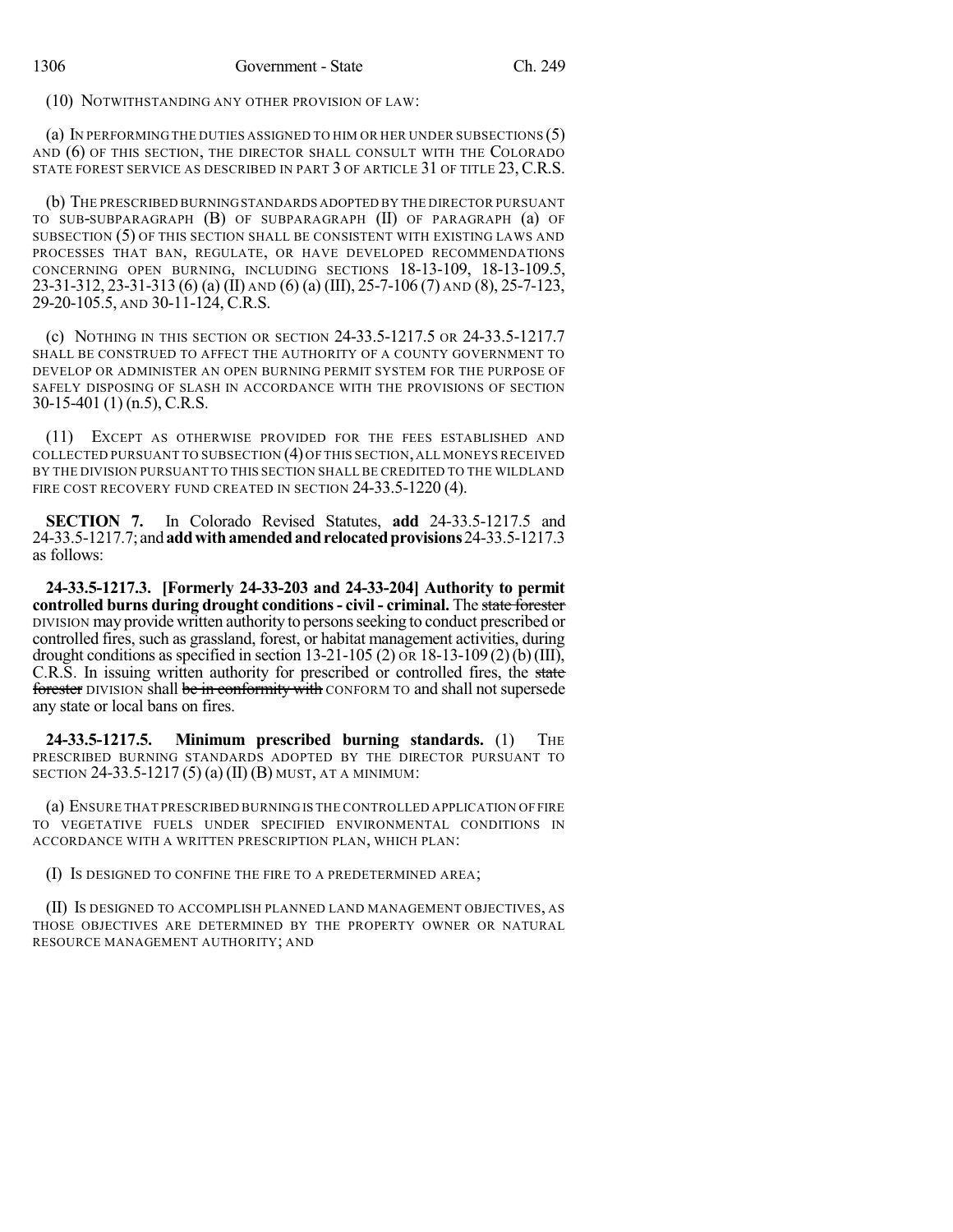(III) CONFORMS TO THIS ARTICLE AND THE RULES AND STANDARDS ADOPTED IN ACCORDANCE WITH THIS ARTICLE;

(b) INCLUDE INFORMATION ON PLANNING, PREPARING, AND IMPLEMENTING SAFE, EFFECTIVE PRESCRIBED BURNING, WHICH INFORMATION:

(I) IS BASED ON THE "INTERAGENCY PRESCRIBED FIRE PLANNING AND IMPLEMENTATION PROCEDURES GUIDE",AS AMENDED,PUBLISHED BY THE NATIONAL WILDFIRE COORDINATING GROUP, OR BY ANY SUCCESSOR GROUP; AND

(II) CONTAINS SPECIFIC CRITERIA WITH RESPECT TO MASTICATED FUELS;

(c) REQUIRE AT LEAST ONE PERSON, WHO MUST BE EITHER CERTIFIED BY THE DIVISION AS A PRESCRIBED BURN MANAGER OR QUALIFIED BY NATIONAL WILDFIRE COORDINATING GROUP STANDARDS AS A PRESCRIBED BURN BOSS AT THE LEVEL COMMENSURATE WITH THE COMPLEXITY OF THE BURN, TO BE PRESENT ON SITE:

(I) DURING THE CONDUCT OF THE PRESCRIBED BURN; AND

(II) (A) UNTIL THE FIRE IS ADEQUATELY CONFINED TO REASONABLY PREVENT ESCAPE OF THE FIRE FROM THE AREA INTENDED TO BE BURNED; OR

(B) UNTIL THE PRESCRIBED BURNING IS COMPLETED AND ALL FIRE IS DECLARED TO BE OUT;

(d) ESTABLISH APPROPRIATE GUIDELINES SUFFICIENT TO:

(I) CONDUCT THE BURN IN ACCORDANCE WITH THE PRESCRIPTION PLAN; AND

(II) PROVIDE ADEQUATE PROTECTION FOR THE SAFETY OF PERSONS AND OF ADJACENT PROPERTY;

(e) EVALUATE ALTERNATIVES TO PRESCRIBED BURNING, SUCH AS MECHANICAL TREATMENT, AND GUIDE THE USER THROUGH THE SAFE AND PRUDENT APPLICATION OF PRESCRIBED BURNING, WHEN IT IS DETERMINED TO BE AN APPROPRIATE METHOD; AND

(f) SET FORTH REQUIREMENTS FOR RECORDKEEPING; PUBLIC INFORMATION CAMPAIGNS; AND TIMELY NOTICE OF PRESCRIBED BURNING TO ADJACENT LANDOWNERS, LOCAL AUTHORITIES, AND, TO THE EXTENT PRACTICABLE, POTENTIALLY AFFECTED NEIGHBORS.

(2) ALL USERS OF PRESCRIBED FIRE SHALL COMPLY WITH THE APPLICABLE PROVISIONS OF THE "COLORADO AIR POLLUTION PREVENTION AND CONTROLACT", PART 1 OF ARTICLE 7 OF TITLE 25, C.R.S., AND ITS IMPLEMENTING REGULATIONS, AND SHALL OBTAIN A PERMIT FOR PRESCRIBED FIRE PURSUANT TO SECTION 25-7-123, C.R.S.

(3) THE RULES AND STANDARDS ADOPTED BY THE DIRECTOR MUST BE PROMULGATED IN CONSULTATION WITH THE COLORADO STATE FOREST SERVICE AS DESCRIBED IN PART 3 OF ARTICLE 31 OF TITLE 23, C.R.S., THE COLORADO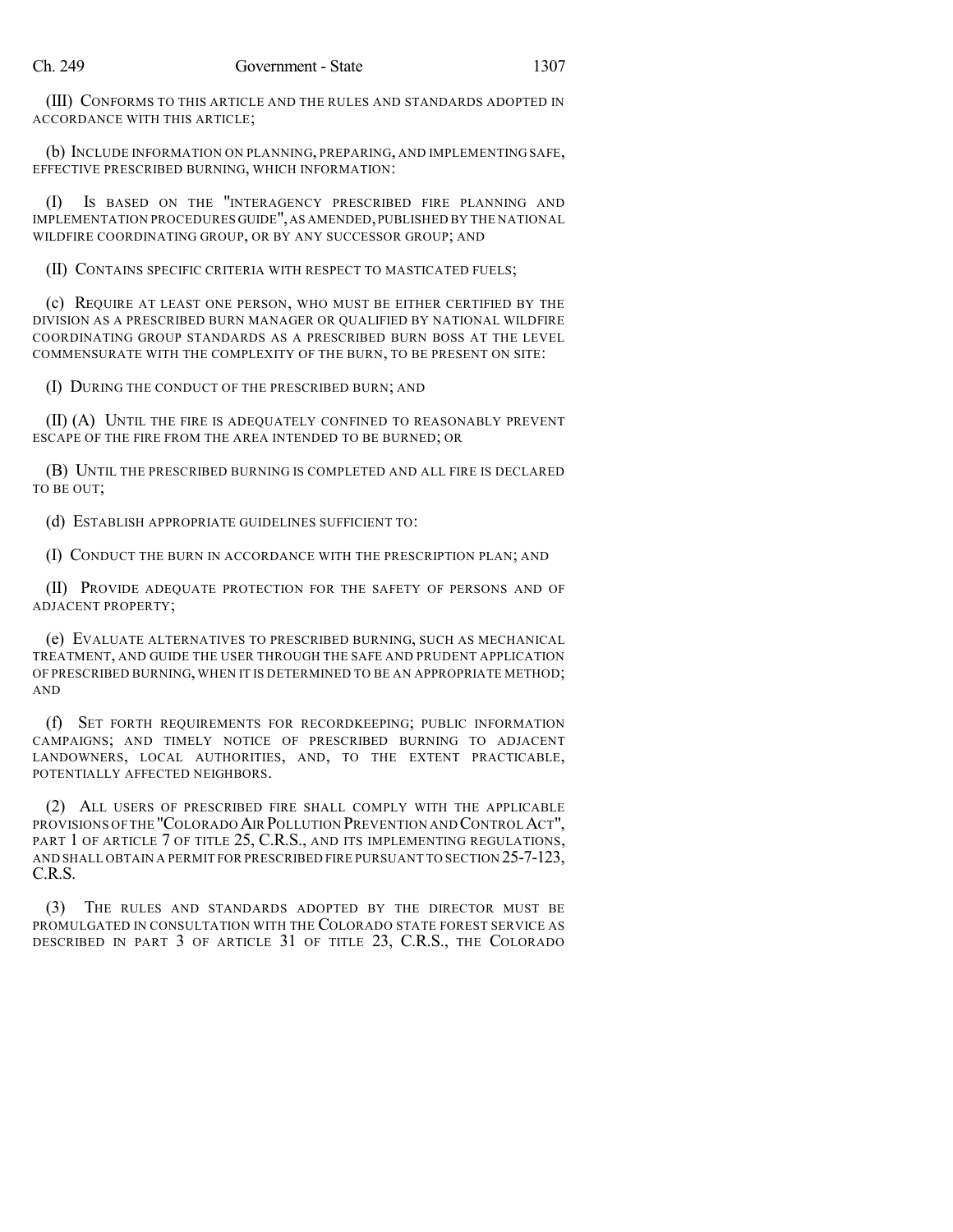PRESCRIBED FIRE COUNCIL, OR AN ANALOGOUS SUCCESSOR ORGANIZATION, AND OTHER SUBJECT MATTER EXPERTS AS THE DIRECTOR DEEMS APPROPRIATE. IN PROMULGATING SUCH RULES AND STANDARDS,THE DIRECTOR SHALLCONSIDER THE CURRENT STATE OF RESEARCH AND BEST MANAGEMENT PRACTICES FOR PRESCRIBED BURNING.

**24-33.5-1217.7. Escaped prescribed fires.** (1) IF A PRESCRIBED FIRE EXCEEDS THE CONTROL CAPABILITY OF ON-SITE RESOURCES, THE FIRE IS DEEMED TO BE ESCAPED AND CONTINGENCY ACTIONS SHALL BE TAKEN IMMEDIATELY TO BRING THE ESCAPE UNDER CONTROL.

(2) THE DIVISION SHALL CONDUCT OR CAUSE TO BE CONDUCTED A FORMAL REVIEW FOLLOWING ESCAPE OF A PRESCRIBED FIRE. THE PURPOSE OF THE REVIEW IS TO IDENTIFY THE FACTORS THAT CONTRIBUTED TO THE ESCAPE, INCLUDING COMPLIANCE WITH POLICY REQUIREMENTS, IN AN EFFORT TO REDUCE THE OCCURRENCE OR PREVENT FUTURE ESCAPES.

(3) WILDFIRES BURNING UNCONTROLLED ON FORESTED, BRUSH, OR GRASSLAND AREAS THAT POSE A HAZARD TO LIFE AND PROPERTY CONSTITUTE A PUBLIC NUISANCE. EMPLOYEES OR AGENTS OF THE DIVISION HAVE THE RIGHT TO ENTER LAND TO CONTROL, SUPPRESS, OR INVESTIGATE WILDFIRES WITHOUT LIABILITY FOR TRESPASS.

(4) IN ORDER TO PREVENT HIGH-INTENSITY OR CATASTROPHIC WILDLAND FIRES, LOCAL, STATE, OR FEDERAL FIREFIGHTERS MAY ENTER LANDS AND CONSTRUCT FIRE LINES OR FIRE BREAKS TO PREVENT FURTHER SPREAD OF WILDFIRES, WITHOUT LIABILITY FOR TRESPASS.

**SECTION 8.** In Colorado Revised Statutes, 13-21-105, **amend** (2) (b) (II) as follows:

**13-21-105. Damages from fire set in woods or prairie - treble damages during drought conditions.** (2) (b) (II) The provisions of Paragraph (a) of this subsection  $(2)$  shall DOES not apply to any other person seeking to conduct other prescribed or controlled fires such as grassland, forest, or habitat management activities, if such person has first obtained written authority from the state forester DIRECTOR OF THE DIVISION OF FIRE PREVENTION AND CONTROL IN THE DEPARTMENT OF PUBLIC SAFETY.

**SECTION 9.** In Colorado Revised Statutes, 18-13-109, **amend** (2) (b) introductory portion and (2) (b) (III) as follows:

**18-13-109. Firing woods or prairie.** (2) (b) The following activities shall DO not be CONSTITUTE offenses under this subsection (2):

(III) LAWFULLY CONDUCTED prescribed or controlled fires conducted with written authority from the state forester BURNS;

**SECTION 10.** In Colorado Revised Statutes, 23-31-313, **amend** (6) (a) (II) as follows: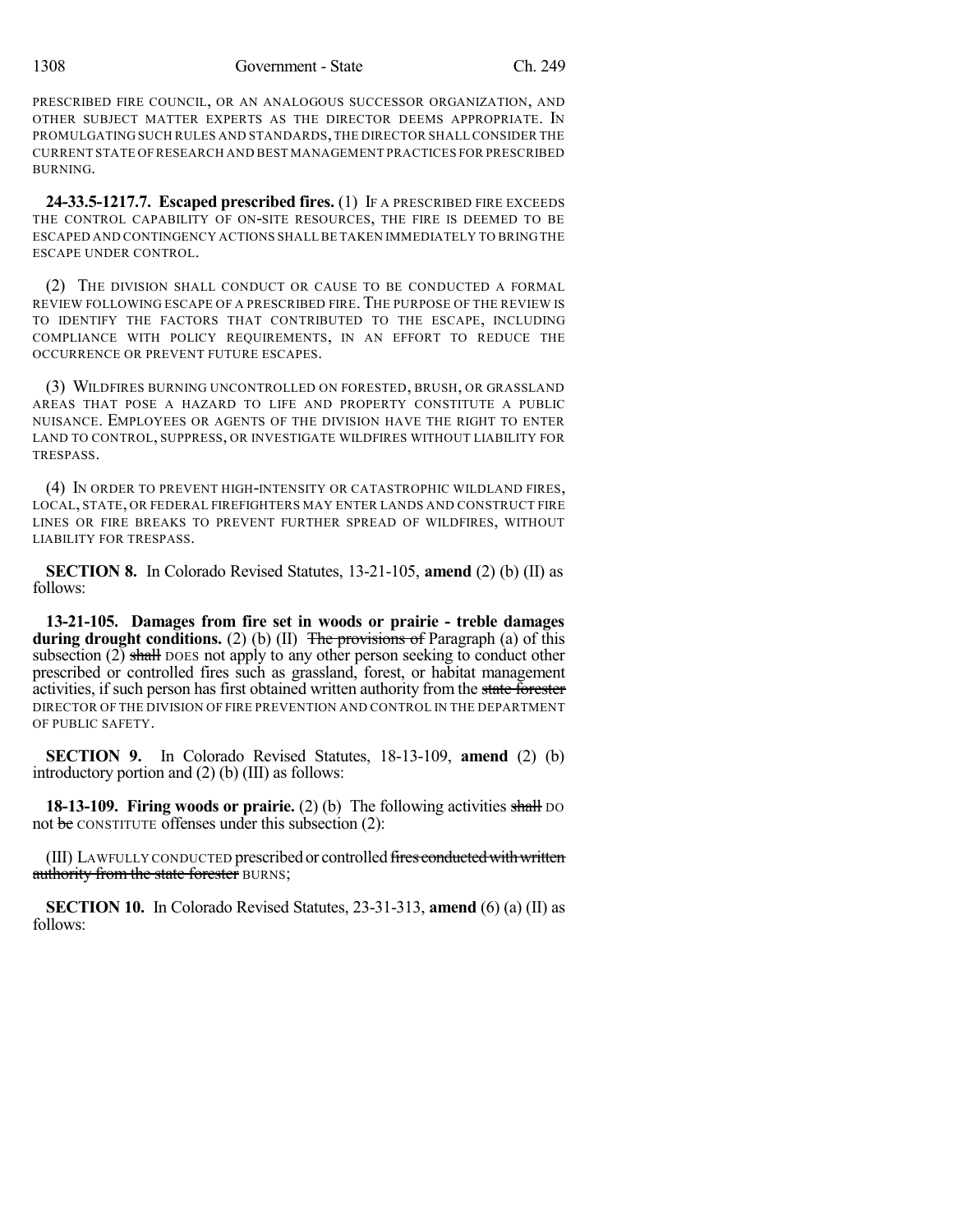### Ch. 249 Government - State 1309

**23-31-313. Healthy forests - vibrant communities - funds created - repeal.** (6) **Community watershed restoration.** (a) In order to support communities and land managers in moving from risk reduction to long-term ecological restoration so that the underlying condition of Colorado's forests supports a variety of values, particularly public water supply and high-quality wildlife habitat, the forest service shall:

(II) Facilitate and work collaboratively with THE DIVISION OF FIRE PREVENTION AND CONTROL, landowners, local governments, including conservation districts created pursuant to article 70 of title 35, C.R.S., and county noxious weed program administrators and other appropriate parties, including any electric, gas, and water utilities in the affected area, to design and safely implement prescribed fire projects and to encourage increased responsible use of prescribed fire as a tool for restoring healthy forest conditions consistent with programs established pursuant to section 25-7-106 (7) and (8),C.R.S., AND SECTION 24-33.5-1217,C.R.S. The forestservice shall emphasize providing training and technical assistance for landowners, local communities, and state agencies.

**SECTION 11.** In Colorado Revised Statutes, 24-33.5-1204, **amend** (3) as follows:

**24-33.5-1204. Voluntary education and training program - voluntary certification of firefighters, first responders, and hazardous materials responders - advisory board.** (3) The advisory board shall meet as determined necessary by the chairperson or the director. The members of the advisory board shall receive no compensation but shall be reimbursed for necessary travel and other expenses actually incurred in the performance of their official duties. The expenses shall be paid from the firefighter, first responder, and hazardous materials responder, AND PRESCRIBED FIRE TRAINING AND certification fund created in section 24-33.5-1207.

**SECTION 12.** In Colorado Revised Statutes, 24-33.5-1205, **amend** (1) (g) as follows:

**24-33.5-1205. Duties of the director and the advisory board.**(1) The director has the following duties relating to the voluntary firefighter, first responder, and hazardous materials responder certification programs and the fire service education and training program:

 $(g)$  To establish fees for the actual direct and indirect costs of the administration of the firefighter, first responder, and hazardous materials responder certification programs, which fees shall be assessed against any person participating in such programs. All fees collected shall be credited to the firefighter, first responder, and hazardous materials responder, AND PRESCRIBED FIRE TRAINING AND certification fund created in section 24-33.5-1207.

**SECTION 13.** In Colorado Revised Statutes, 24-33.5-1207, **amend** (1) as follows:

**24-33.5-1207. Firefighter, first responder, hazardous materials responder, and prescribed fire training and certification fund - created.** (1) All moneys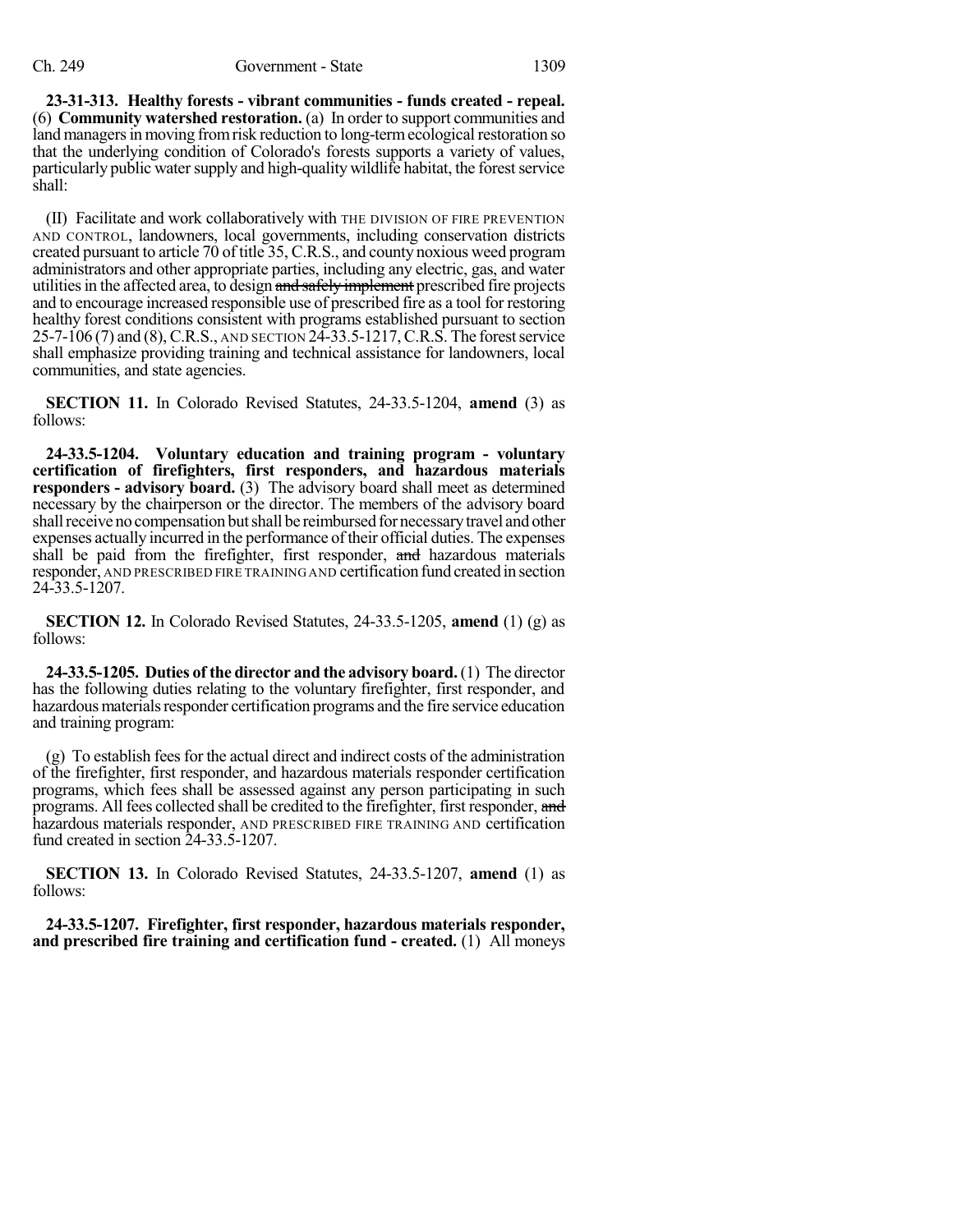received by the director pursuant to the coordination and administration of the firefighter, first responder, and hazardous materials responder, AND PRESCRIBED FIRE TRAINING AND certification programs and all interest earned on the moneys shall be deposited in the state treasury in the firefighter, first responder, and hazardous materials responder, AND PRESCRIBED FIRE TRAINING AND certification fund, which fund is hereby created, and the moneys shall be used, subject to annual appropriations by the general assembly, for the purposes set forth in this part 12 and shall not be deposited in or transferred to the general fund of the state of Colorado or any other fund.

**SECTION 14.** In Colorado Revised Statutes, 24-33.5-1211, **amend** (4) as follows:

**24-33.5-1211. Inspector certification.** (4) The director of the division shall establish a fee to coverthe actual direct and indirect costs of processing applications and issuing and renewing certifications pursuant to this section. Certification fees collected by the division shall be credited to the firefighter, first responder, and hazardous materials responder, AND PRESCRIBED FIRE TRAINING AND certification fund created in section 24-33.5-1207.

**SECTION 15.** In Colorado Revised Statutes, 30-11-124, **amend** (1) as follows:

**30-11-124. Fire planning authority.** (1) The board of county commissioners of each county in the state, subject to the requirements of section 25-7-123, C.R.S., may prepare, adopt, and implement a county fire management plan that details individual county policies on fire management for prescribed burns, fuels management, or natural ignition burns on lands owned by the state or county. Such plans shall be developed in coordination with the county sheriff, the Colorado state forest service DIVISION OF FIRE PREVENTION AND CONTROL IN THE DEPARTMENT OF PUBLIC SAFETY, and the appropriate state and local governmental entities. All interested parties shall have the opportunity to comment on the plan prior to its adoption and implementation.

**SECTION 16. Repeal of provisions being relocated in this act.** In Colorado Revised Statutes, **repeal** 24-33-203 and 24-33-204.

**SECTION 17. Appropriation.** (1) The general assembly anticipates that, for the fiscal year beginning July 1, 2013, the department of public safety, executive director's office, will receive the sum of \$4,635 in federal funds for the purchase of legal services related to the implementation of this act. Although these funds are not appropriated in this act, they are noted for the purpose of indicating the assumptions used relative to these funds.

(2) In addition to any other appropriation, there is hereby appropriated to the department of law, for the fiscal year beginning July 1, 2013, the sumof \$4,635, or so much thereof as may be necessary, for the provision of legal services for the department of public safety related to the implementation of this act. Said sum is from reappropriated funds received from the department of public safety out of the appropriation made in subsection (1) of this section.